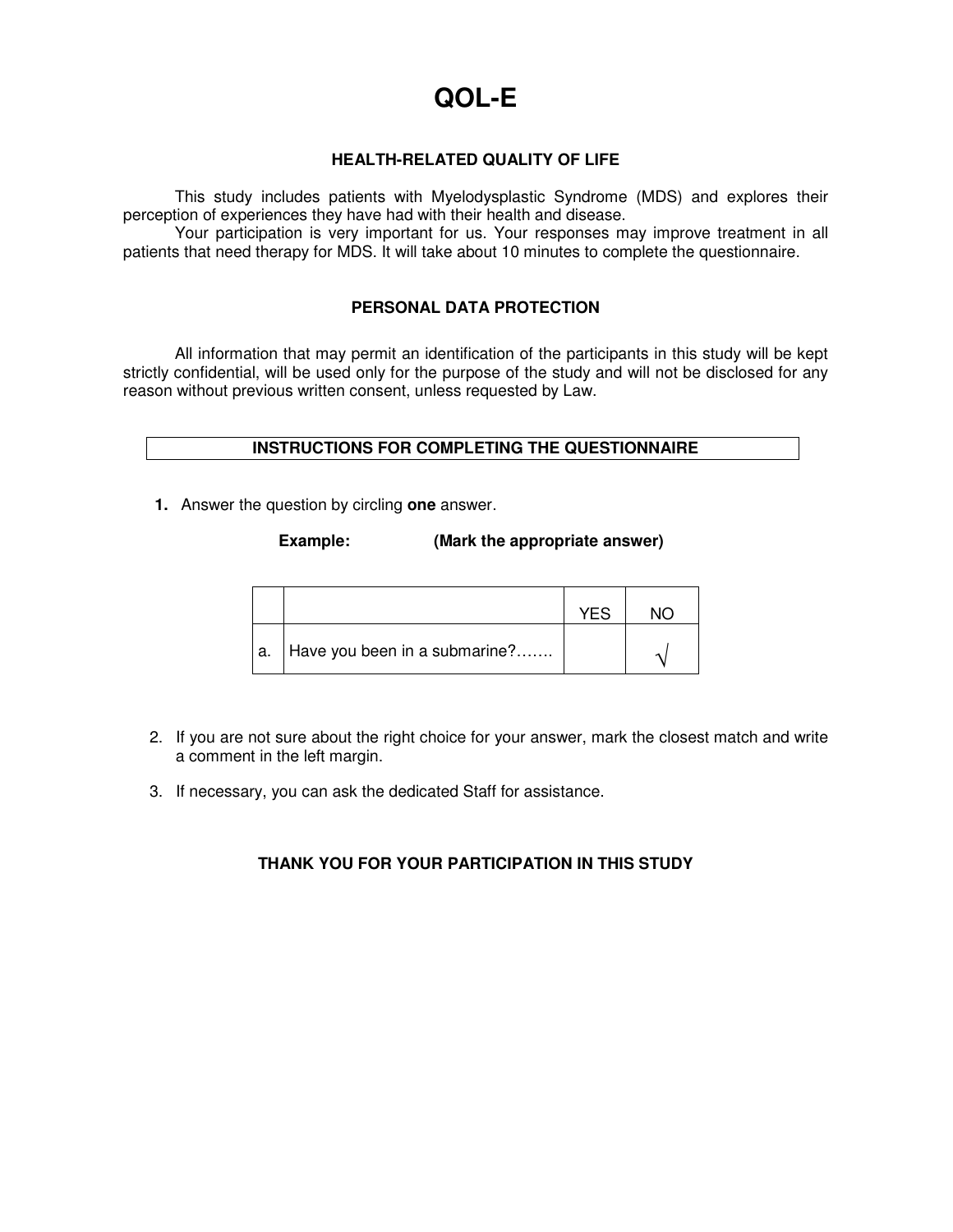#### INTRODUCTION

1) In general, you would say that your health is:

| noo<br>---- |  | POOF |
|-------------|--|------|
|-------------|--|------|

2) Compared to a month ago, your health is:

| Improved | <b>STORY OF</b><br>The same | Worse | Much Worse |
|----------|-----------------------------|-------|------------|
|----------|-----------------------------|-------|------------|

#### PHYSICAL WELL-BEING

3) In the last week, some daily activities may have been limited by your health, such as:

|   |                                                                      | I find it very<br>difficult | I find it partially<br>difficult | It is not difficult at<br>all |
|---|----------------------------------------------------------------------|-----------------------------|----------------------------------|-------------------------------|
| A | Performing heavy activities (for example,<br>running, jumping, etc.) |                             |                                  |                               |
| В | Climbing stairs                                                      |                             |                                  |                               |
|   | Lowering myself                                                      |                             |                                  |                               |
| Ð | Taking care of myself (washing, dressing,<br>feeding myself)         |                             |                                  |                               |

#### FUNCTIONAL WELL-BEING

4) In the last week, what problems have you had in daily activities because of your health?

|   |                                  | Yes | No |
|---|----------------------------------|-----|----|
| A | I got very little done           |     |    |
| B | I had more fatigue doing my work |     |    |

*Continue on next page*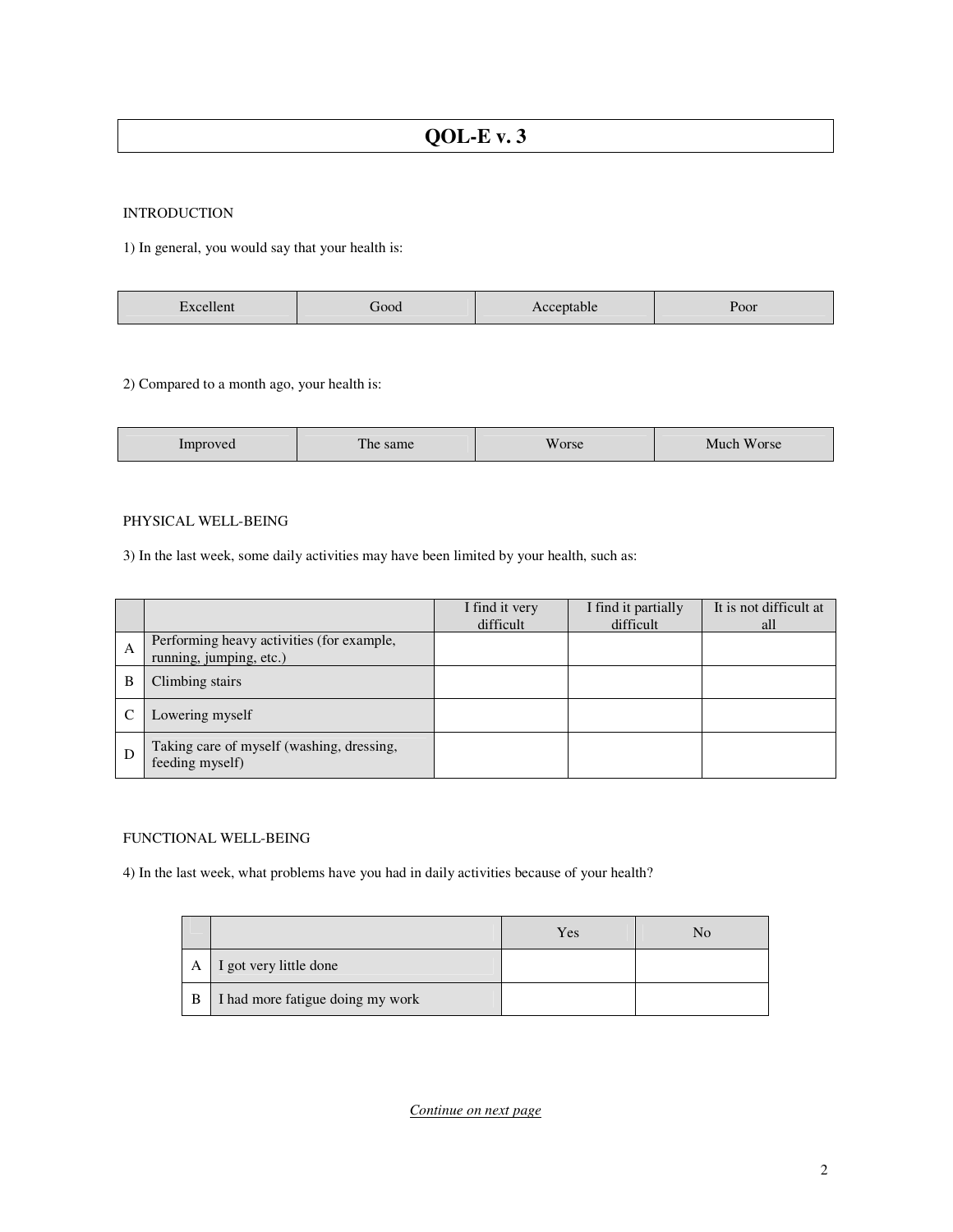5) During the last week was it difficult for you to stay awake during the daytime?

| Always | many hours<br>For | For a few hours | Never |
|--------|-------------------|-----------------|-------|
|--------|-------------------|-----------------|-------|

#### SOCIAL OR FAMILY WELL-BEING

6) According to you, are the following statements true or false?

|   |                                                          | True | I do not know | False |
|---|----------------------------------------------------------|------|---------------|-------|
| A | My present condition interferes too much with<br>my life |      |               |       |
| B | I feel oppressed by my disease                           |      |               |       |
|   | I feel that I am a burden for my family                  |      |               |       |

7) Your health is an impediment for you to keep a paid job (whether you are of retirement age or not).

|--|

8) In the last week, was sexual arousal a problem for you?

| -<br>$\sim$ $\sim$<br>Often<br>Never<br>.<br>umes<br>$1.500 - 7$ |
|------------------------------------------------------------------|
|------------------------------------------------------------------|

#### DISTURBANCES, RELATED TO THE DISEASE

9) In the last week, how much did fatigue get in the way with your daily chores?

| Not at all | A little | $\triangle$ lot | Extremely |
|------------|----------|-----------------|-----------|
|            |          |                 |           |

# 10) In the last week, how much fatigue did you have?

| $ -$<br>Not at all | A little | A lot | Extreme |
|--------------------|----------|-------|---------|
|--------------------|----------|-------|---------|

*Continue on next page*